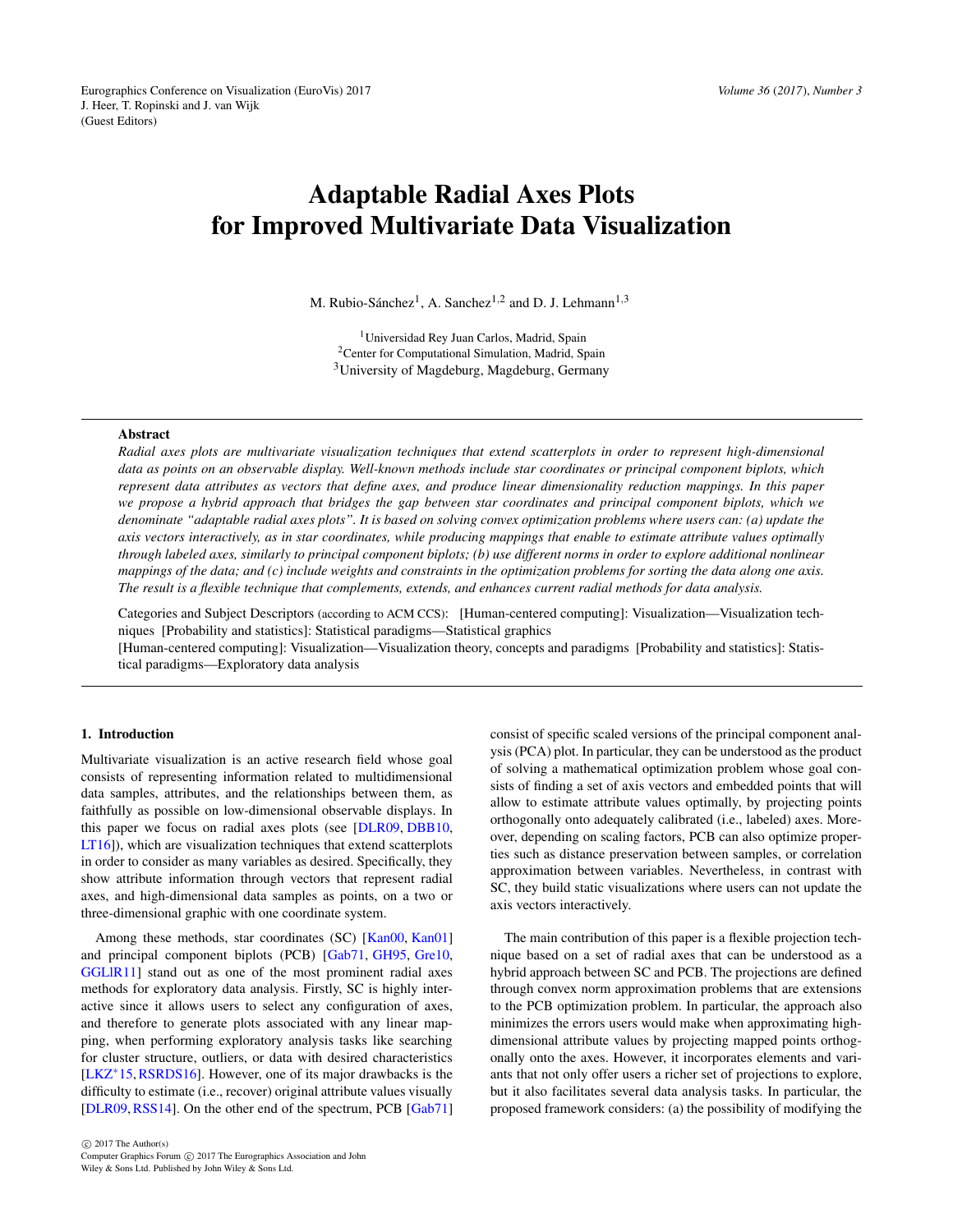<span id="page-1-5"></span>axis vectors freely and interactively, which bridges the gap between SC and PCB; (b) using alternative norms in order to project the data nonlinearly and explore it from additional perspectives; and (c) including weights and constraints in the optimization problem for sorting the plotted points according to one attribute. The result is a flexible and powerful technique that complements, extends, or enhances current radial methods for data analysis.

The rest of the paper is organized as follows. Section [2](#page-1-0) describes the most relevant radial axes methods, introducing the used mathematical notation. In Sec. [3](#page-2-0) we describe our proposed approach and its relationships with other radial methods. Finally, Sec. [4](#page-8-0) presents the main conclusions and a discussion.

## <span id="page-1-0"></span>**2. Related work and notation**

This section recapitulates several radial axes methods that map data samples from a high *n*-dimensional data space onto a lower *m*dimensional observable display, with  $n \geq 3 \geq m$  (in this paper we will focus on visualizations on a plane, i.e.,  $m = 2$ ). The methods therefore represent each data sample  $\mathbf{x} \in \mathbb{R}^n$  by an embedded point  $\mathbf{p} \in \mathbb{R}^m$  on the visualizations. The mappings rely on a set of *n m*dimensional axis vectors  $\mathbf{v}_i$ , for  $i = 1, \ldots, n$ , with a common origin point, where  $v_i$  is associated with the *i*-th data variable. Throughout the paper **V** will denote an  $n \times m$  matrix whose rows contain the axis vectors  $\mathbf{v}_i$ . In addition, given a data set of cardinality  $N$ , **X** will represent the  $N \times n$  data matrix whose rows contain the data samples, while **P** will be an  $N \times m$  matrix whose rows consist of the data samples' low-dimensional representations **p***i* .

## **2.1. Principal component biplots**

Principal component biplots are fixed static visualizations that show optimal configurations of axis vectors (**V**) and embedded points (**P**) for numerical data sets (other types of biplots can use categorical data [\[GH95,](#page-9-5)[Gre10,](#page-9-6)[GGLlR11\]](#page-9-7)). They provide the most accurate estimates of attribute values across an entire data set (in a least-squares sense), and can also optimize distance preservation between samples, or correlation approximation between variables. Formally, they can be understood as the result of solving the following optimization problem:

<span id="page-1-3"></span>
$$
\begin{array}{ll}\text{minimize} & \|\mathbf{P}\mathbf{V}^{\mathsf{T}} - \mathbf{X}\|_{\mathbf{F}}^{2},\\ \mathbf{P} \in \mathbb{R}^{N \times m}, \mathbf{V} \in \mathbb{R}^{n \times m} & \end{array} \tag{1}
$$

where the subscript F denotes the Frobenius norm. It is important to note that in this problem both axis vectors and embedded points are variables. The optimal solution follows:

<span id="page-1-1"></span>
$$
PV^{T} = \hat{X},\tag{2}
$$

where  $\hat{\mathbf{X}}$  is the optimal rank *m* approximation of the data matrix **X**, according to the (squared) Frobenius norm, which can be characterized by the compact singular value decomposition of **X** [\[EY36\]](#page-9-8). In particular, let  $\mathbf{X} = \mathbf{U} \mathbf{D} \mathbf{Z}^{\mathsf{T}}$  represent the singular value decomposition of **X**, where the diagonal elements (singular values) in **D** appear in descending order. In that case  $\hat{\mathbf{X}}$  can be expressed as follows:

$$
\hat{\mathbf{X}} = \mathbf{U}_m \mathbf{D}_m \mathbf{Z}_m^\mathsf{T},
$$

where the  $N \times m$  matrix  $\mathbf{U}_m$  corresponds to the first *m* columns of **U**, the  $m \times m$  diagonal matrix  $\mathbf{D}_m$  is the first  $m \times m$  diagonal block of **D** (i.e., it contains only the *m* largest singular values of **X**), and the  $n \times m$  matrix  $\mathbf{Z}_m$  consists of the first *m* columns of **Z**.

Since PCB require decomposing  $\hat{\mathbf{X}}$  into the product of two matrices (see  $(2)$ ), it is factorized as follows:

<span id="page-1-2"></span>
$$
\hat{\mathbf{X}} = (k\mathbf{U}_m \mathbf{D}_m^{1-c}) \left(\frac{1}{k} \mathbf{D}_m^c \mathbf{Z}_m^{\mathsf{T}}\right) = \mathbf{P} \mathbf{V}^{\mathsf{T}},\tag{3}
$$

for some suitable (scaling) constants *k* and *c*. Although users could select these values interactively, certain pairs are especially relevant since they optimize properties of the visualizations. For instance, when the decomposition consists of:

$$
\mathbf{P} = \mathbf{U}_m \mathbf{D}_m, \text{ and } \mathbf{V}^\mathsf{T} = \mathbf{Z}_m^\mathsf{T},
$$

the obtained plot corresponds to the orthogonal projection of the data onto the subspace spanned by the *m* first eigenvectors of the data's covariance matrix (i.e., the orthogonal directions of maximum variance in the data). In other words, the result is the PCA plot. Another interesting PCB assigns:

$$
\mathbf{P} = \sqrt{N}\mathbf{U}_m, \text{ and } \mathbf{V}^{\mathsf{T}} = (1/\sqrt{N})\mathbf{D}_m \mathbf{Z}_m^{\mathsf{T}},
$$

which not only allows to estimate original distances between data samples through distances between embedded points, but the dot products between the resulting axis vectors lead to optimal approximations of the covariances, variances, and correlation coefficients between the data variables (see [\[Gab71\]](#page-9-4)).

One of the most interesting properties of PCB is the possibility to estimate original data attributes by projecting embedded points orthogonally onto adequately "calibrated" (i.e., labeled) axes, as illustrated in Fig. [1\(](#page-2-1)a) with a subset of the Breakfast Cereal data set used in [\[YMSJ05\]](#page-10-4). Calibration consists of placing tick marks, and optionally numerical labels, along the axes. When the data is standardized these are usually located at integer positions, indicating standard deviation units. In the figure we have used standardized data, but have labeled the axes with original (non standardized) values.

In PCB the estimates are the rows of  $\hat{\mathbf{X}}$ . Therefore, due to [\(2\)](#page-1-1), they correspond to the dot products between the embedded points in **P** and the axis vectors in **V**. In particular, the vector of estimated attributes of a data sample **x** is defined through:

<span id="page-1-4"></span>
$$
\hat{\mathbf{x}} = \mathbf{V}\mathbf{p},\tag{4}
$$

where  $\hat{x}_i = \mathbf{v}_i^{\mathsf{T}} \mathbf{p}$ . This implies that the distance between tick marks separating consecutive integers on the *i*-th axis must be  $1/||\mathbf{v}_i||$ .

In addition, it can be shown that the most accurate estimates can be obtained when the mean of the data is represented at the origin point of the axis vectors. In this regard, centering the data allows to represent the 0 value for every attribute at the origin point of the axis vectors, which facilitates labeling the axes. Moreover, standardizing the data allows to interpret distances between consecutive tick marks as standard deviation units.

In PCB users do not interact in order to select a set of desired axes. In other words, **V** can not be any arbitrary matrix. Thus, interactive applications include controls for data analysis and graphical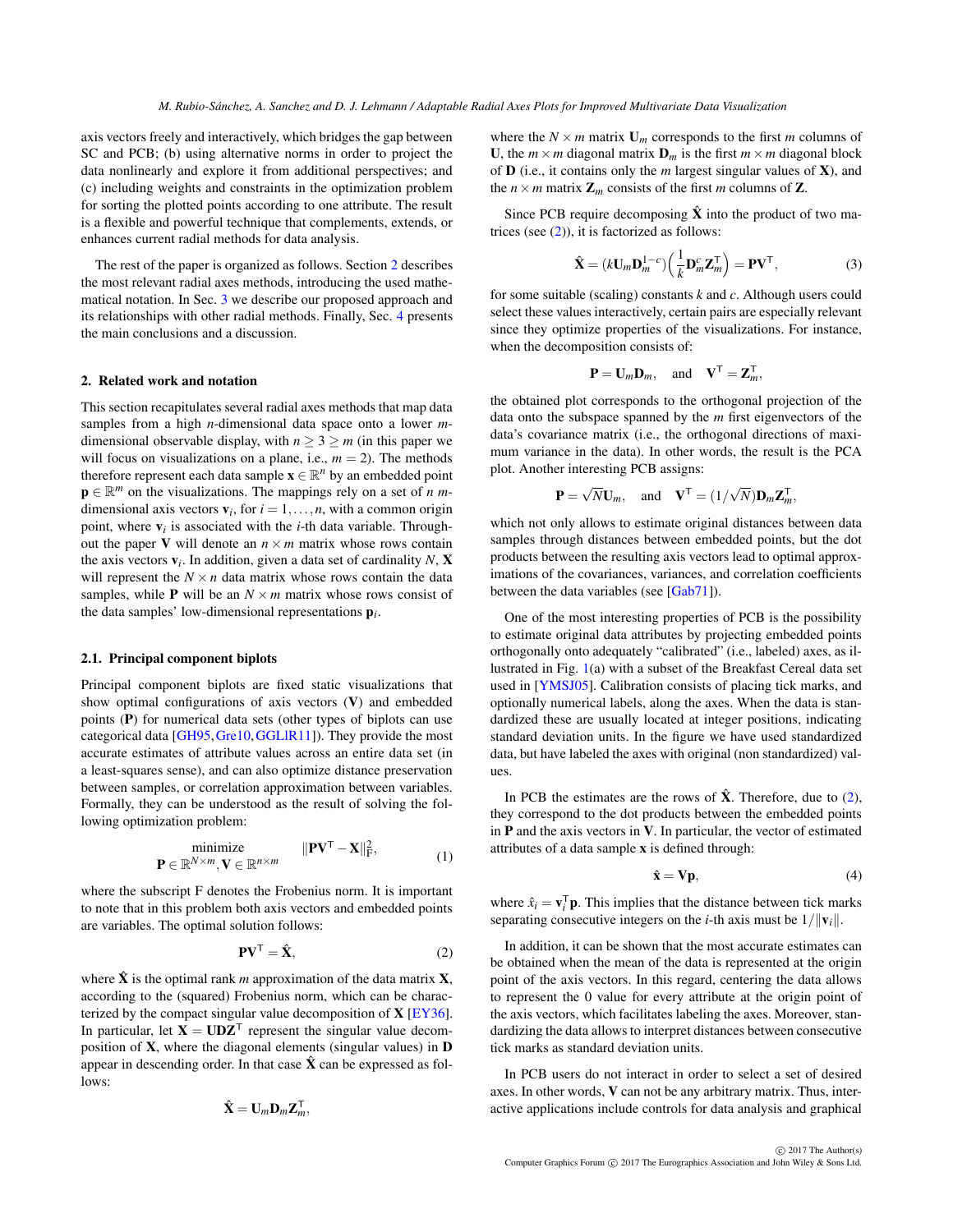<span id="page-2-5"></span>

<span id="page-2-1"></span>**Figure 1:** *Examples of radial axes plots. A principal component biplot of the Breakfast Cereal data set is shown in (a), where the specific configuration of the axis vectors leads to a PCA plot. The dots symbolize individual cereals, while the vectors and axes represent data variables. Users can find optimal approximations (estimates) of data attributes by projecting embedded points onto the labeled axes. In the example* **p** *represents the cereal "All-Bran with Extra Fiber*", *whose attribute values are*  $\mathbf{x} = (0, 50, 4, 25)$ , *for sugar, calories, protein and vitamin content. The corresponding estimates obtained through orthogonal projections are* **x**ˆ *= (-3.13, 67.32, 3.81, 15.21). The color bar represents caloric content. In the star coordinates plot in (b) users can manually select specific sets of axis vectors. In this case, healthier cereals are located towards the left.*

option manipulation [\[Hof04,](#page-9-9) [Udi05,](#page-10-5) [FGL13\]](#page-9-10), but not for updating the orientation or lengths of the axis vectors.

Finally, given a valid choice for **V** (in accordance with [\(3\)](#page-1-2)), PCB map high-dimensional data samples (**x**) onto their low-dimensional representations (**p**) according to the following linear equation:

<span id="page-2-3"></span>
$$
\mathbf{p} = \mathbf{V}^{\dagger} \mathbf{x},\tag{5}
$$

where † denotes the Moore-Penrose pseudoinverse. In practice **V** is usually full rank, in which case:

$$
\mathbf{p} = (\mathbf{V}^\mathsf{T} \mathbf{V})^{-1} \mathbf{V}^\mathsf{T} \mathbf{x}.\tag{6}
$$

## **2.2. Star coordinates**

The simplest radial method is star coordinates (SC) [\[Kan00,](#page-9-2)[Kan01,](#page-9-3) [RSRDS16\]](#page-10-2). The low-dimensional representation  $\mathbf{p} \in \mathbb{R}^m$  of a data sample  $\mathbf{x} \in \mathbb{R}^n$  is simply a linear combination of the vectors  $\mathbf{v}_i$ , where the linear coefficients correspond to the attribute values of **x**. Formally:

$$
\mathbf{p} = x_1 \mathbf{v}_1 + x_2 \mathbf{v}_2 + \cdots + x_n \mathbf{v}_n = \mathbf{V}^\mathsf{T} \mathbf{x},
$$

which can be written in matrix form as  $P = XV$ .

In SC the interpretation of the vectors is straightforward: the orientation determines the direction in which a variable increases, and the length specifies the amount of contribution of a particular variable in the resulting visualization, given that all variables have a similar scaling. Traditionally, the data has been often normalized so that its range becomes [0,1] for every variable. However, centering the data allows to estimate original data values more accurately [\[RSS14\]](#page-10-3).

Lastly, SC is an interactive method that allows users to specify any layout of the axis vectors in order to visualize the data from different perspectives. Thus, it is a general linear method that can produce any linear mapping from the data space onto the observable display. Figure [1\(](#page-2-1)b) shows an example where the configuration of axis vectors allows to characterize healthy vs. unhealthy breakfast cereals.

#### **2.3. Orthographic star coordinates and axis calibration**

Orthographic star coordinates (OSC) [\[LT13\]](#page-10-6) is a variant of SC that consists of constraining the columns of **V** so that they form an orthonormal set of vectors. This provides more faithful representations of the data since it avoids introducing distortions, and enhances preserving relative distances between samples. In addition, it helps reducing attribute estimation errors when approximating values through projections onto calibrated axes [\[RSS14\]](#page-10-3). A drawback of this approach concerns the possibility of choosing specific layouts for the axes. For instance, when given some initial matrix of axis vectors **V** defined by the user, the new orthogonal matrix **V**<sup>⊥</sup> will contain different axis vectors that may not reflect the users' initial intentions. The transformed matrix **V**<sup>⊥</sup> can be obtained, for example, by simply applying the well-known Gram-Schmidt orthogonalization procedure, and will share the same range as that of **V**. Finally, the OSC mapping is defined through:

<span id="page-2-4"></span>
$$
\mathbf{p} = \mathbf{V}_{\perp}^{\mathsf{T}} \mathbf{x},\tag{7}
$$

where  $\mathbf{V}_{\perp}^{\mathsf{T}} \mathbf{V}_{\perp} = \mathbf{I}$  is the identity matrix.

# <span id="page-2-0"></span>**3. Adaptable radial axes plots**

<span id="page-2-2"></span>The following sections describe our proposed extensions to PCB that stem from modifying their optimization problem. We denote these variants as "adaptable radial axes plots".

## **3.1. Arbitrary layouts of axis vectors**

Principal component biplots provide a set of visualizations (linear mappings) that allow to optimally approximate attribute values, distances, or correlation coefficients. However, they do not allow users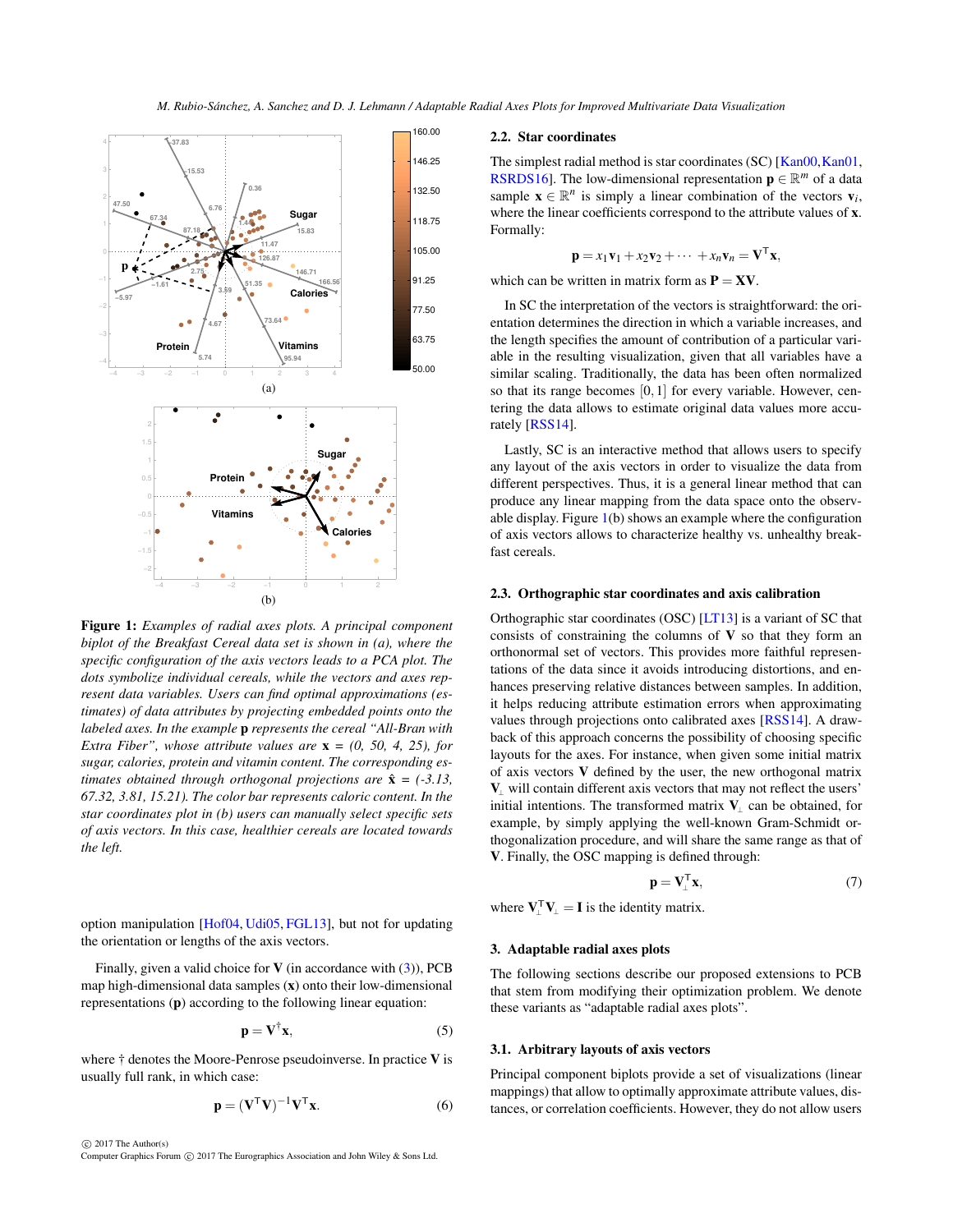to select arbitrary directions for the axis vectors associated with the variables. In contrast, SC allows full user interaction, **Where users** also can choose arbitrary layouts of axis vectors in order to produce any linear mapping. This permits searching for clusters, outliers, or data with certain features, but at the expense of losing accuracy when estimating attribute values, distances, or correlation coefficients (note that the mapping does not arise from any optimization procedure). In this section we explore a hybrid technique that allows users to choose arbitrary configurations of axis vectors, but maps high-dimensional samples as in PCB, which optimizes attribute estimation accuracy.

Principal component biplots find optimal sets of axis vectors **V** and embedded points **P** simultaneously by solving [\(1\)](#page-1-3). Alternatively, we consider the possibility of selecting any arbitrary layout of axis vectors, where **V** is fixed and chosen by the user. The approach is able to build a linear mapping based on **V** that enables to estimate attribute values optimally through projections onto labeled axes (similarly to PCB). The idea is based on solving the following optimization problem:

$$
\begin{aligned}\n\text{minimize} & \quad \|\mathbf{P}\mathbf{V}^{\mathsf{T}} - \mathbf{X}\|_{\mathbf{F}}^2, \\
\mathbf{P} \in \mathbb{R}^{N \times m}\n\end{aligned}
$$

This problem (whose solution is  $P = X(V^{\dagger})^T$ ) can be decomposed into simpler ones, since the solutions to the rows of **P** are independent from each other. In particular, the mapping of a data sample **x** onto a point **p** on the observable display can be obtained by solving:



<span id="page-3-3"></span><span id="page-3-0"></span>**Figure 2:** *Geometrical motivation for our proposed adaptable radial axes plots. Given an arbitrary set of axis vectors (***v***i), the method searches for an optimal low-dimensional representation* **p** *of a data sample* **x** *by minimizing a function of the lengths of the dark segments. These correspond to the differences between the data attributes*  $x_i$  *and their estimates*  $\hat{x}_i$  *(according to the scaling of the i-th axis), which are associated with the orthogonal projections of* **p** *onto the axes. Lastly, note that the distance between tick marks on the i-th axis is*  $1/||\mathbf{v}_i||$ .



Figure [2](#page-3-0) shows the motivation for the optimization problem graphically. Given some high-dimensional data sample **x**, the method finds an optimal point **p** on the observable display in order to minimize the differences  $(|\hat{x}_i - x_i|)$  between the attribute values of **x** and the estimates **x**ˆ associated with orthogonal projections of **p** onto the axes. Principal component biplots minimize the sum of squared differences, but other options are also possible (see Sec. [3.2\)](#page-4-0). Lastly, similarly to SC, the orientation of an axis vector in our approach determines the direction in which attribute values for the associated variable should increase.

Figure [3](#page-3-1) illustrates the relationship between the previously mentioned radial axes methods regarding estimation accuracy, depicting adaptable radial axes plots as a hybrid approach between PCB and SC.

The following result shows that OSC and adaptable radial axes plots provide the same estimation accuracy.

**Proposition 1** Given a full-rank matrix of axis vectors **V**, the sum of squared estimation errors is identical for OSC and adaptable radial axes plots.

<span id="page-3-2"></span><span id="page-3-1"></span>**Figure 3:** *Relationship between SC, OSC, adaptable radial axes plots, and PCB regarding estimation accuracy. With OSC and adaptable radial axes plots it is possible to achieve better estimates than with SC. PCB consider specific layouts of axis vectors that lead to the most accurate estimates for an entire data set. Finally, when*  $V = 1/kZ_mD_m^c$  *for any pair of valid values of k and c, an adaptable radial axes plot is a PCB.*

+

Accuracy

*Proof* In adaptable radial axes plots the estimate  $\hat{x}$  of some data sample **x** is:

$$
\hat{x} = Vp = VV^{\dagger}x = V(V^{\top}V)^{-1}V^{\top}x,
$$

due to  $(4)$ ,  $(6)$ , and  $(9)$ . Therefore,  $\hat{\mathbf{x}}$  is the orthogonal projection of **x** on to the range of **V**, which we denote as  $\mathcal{R}(\mathbf{V})$ . In OSC the estimate  $\hat{x}$  can be expressed as (see  $(7)$ ):

$$
\mathbf{\hat{x}}\ =\ \mathbf{V}_{\!\perp} \mathbf{p}\ =\ \mathbf{V}_{\!\perp} \mathbf{V}_{\!\perp}^T \mathbf{x}\ =\ \mathbf{V}_{\!\perp} (\mathbf{V}_{\!\perp}^T \mathbf{V}_{\!\perp})^{-1} \mathbf{V}_{\!\perp}^T \mathbf{x},
$$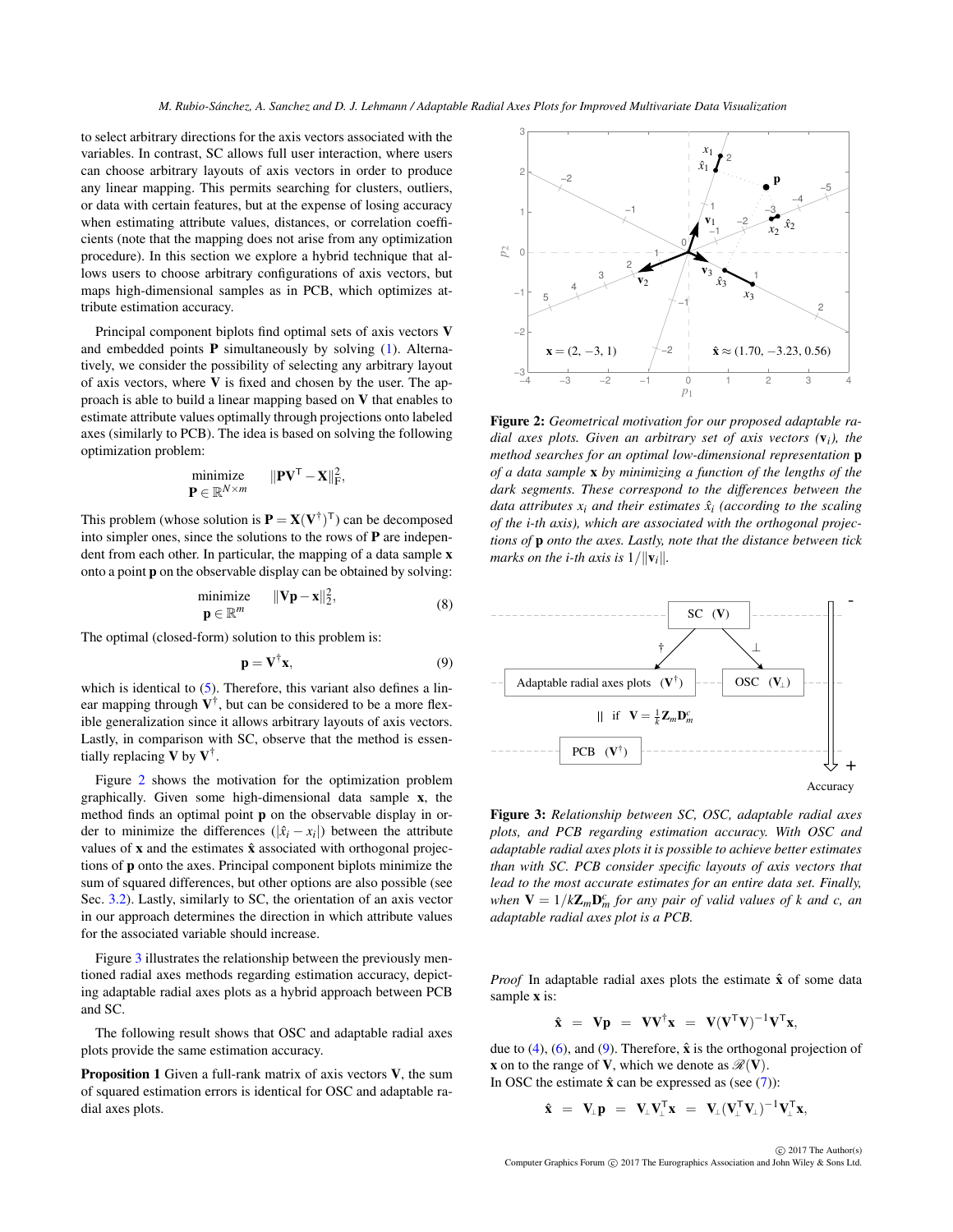<span id="page-4-3"></span>since  $V_{\perp}^{\mathsf{T}} V_{\perp} = I$ . Thus, it is the orthogonal projection of **x** onto <sup>R</sup>(**V**⊥).

Finally, since  $\mathcal{R}(\mathbf{V}) = \mathcal{R}(\mathbf{V}_{\perp})$ , the estimates, and the corresponding sums of squared estimation errors, are identical for both methods.  $\Box$ 

Figure [4](#page-5-0) illustrates the differences between SC, the proposed variant, and OSC. The radial axes plots show projections of the same standardized data used in Fig. [1,](#page-2-1) where distances between tick marks on the axes indicate standard deviation units. Firstly, recall that the configuration of axis vectors in the PCB in Fig. [1](#page-2-1) is constrained in order to maximize attribute estimation accuracy (in that PCB the sum of squared estimation errors over every sample is 85.97). Instead, SC and adaptable radial axes plots allow users to choose alternative layouts in order to search for data with certain desired features. Fig. [4\(](#page-5-0)a) shows a SC plot in which the configuration of axis vectors characterizes healthy vs. unhealthy cereals, where the healthier ones are located towards the left. Nevertheless, estimates of attribute values through projections onto labeled axes are inaccurate for SC. In particular, the sum of squared estimation errors is 358.41. Alternatively, in (b) our approach applies the mapping in [\(9\)](#page-3-2), which provides a different set of embedded points that reduces the sum of squared estimation errors down to 171.18, without altering the initial configuration of axis vectors. Lastly, in (c) the visualization corresponds to the associated OSC plot, which achieves the same estimation accuracy. Nevertheless, OSC uses a different set of axis vectors, provided by the new orthonormalized matrix  $V_{\perp}$ . Note that the lengths and orientations of the axis vectors have been modified with respect to the initial configuration specified by the user.

Lastly, an important property of adaptable radial axes plots when using the  $\ell_2^2$  norm (i.e., the squared Euclidean norm) is that it allows to choose layouts of axis vectors in order to generate any linear mapping. Consider some linear transformation from  $\mathbb{R}^n$  to  $\mathbb{R}^m$ defined by some known matrix  $\bf{A}$ , i.e.,  $\bf{p} = \bf{A} \bf{x}$ . Since the linear mapping of adaptable radial axes plots is defined through [\(9\)](#page-3-2), the axis vectors can be recovered through  $V = A^{\dagger}$ . Thus, by letting the axis vectors be the columns of  $A^{\dagger}$ , the adaptable radial axes plot will generate the linear mapping defined by **A**.

## <span id="page-4-0"></span>**3.2. Alternative norms**

The optimization problem in [\(8\)](#page-3-3) uses the  $\ell_2^2$  norm, and is therefore a least-squares problem that can be solved very efficiently through the closed form solution in [\(9\)](#page-3-2). Geometrically, the goal consists of minimizing the sum of squared lengths of the segments between the attributes  $x_i$  and their estimates  $\hat{x}_i$  in Fig. [2.](#page-3-0) In this section we study the possibility of using other types of norms, which minimize the lengths of the segments in alternative ways. Formally, the more general optimization problem is:

<span id="page-4-2"></span>
$$
\begin{array}{ll}\text{minimize} & \|\mathbf{V}\mathbf{p} - \mathbf{x}\|, \\ \mathbf{p} \in \mathbb{R}^m \end{array} \tag{10}
$$

where  $\|\cdot\|$  can be any norm on  $\mathbb{R}^n$ . The problem is convex (see [\[BV04\]](#page-9-11)), which allows finding global solutions reliably. In this paper we consider the  $\ell_1$  and  $\ell_{\infty}$  norms, which lead to problems that can be cast as linear programs (LP).

The  $\ell_1$  norm considers minimizing the sum of the absolute values



<span id="page-4-1"></span>**Figure 6:** *Estimation errors for sample 13 (Chevrolet Monte Carlo) of the Auto MPG data set according to the three plots in Fig. [5.](#page-5-1)*

of the differences between the attributes  $x_i$  and their estimates  $\hat{x}_i$ . Formally, the objective function is:

$$
\|\mathbf{V}\mathbf{p}-\mathbf{x}\|_1 = \|\hat{\mathbf{x}}-\mathbf{x}\|_1 = \sum_{i=1}^n |\hat{x}_i - x_i|,
$$

and the problem can be rewritten as the following LP:

$$
\begin{array}{ll}\n\text{minimize} & \mathbf{1}^{\mathsf{T}} \mathbf{t} \\
\mathbf{t} \in \mathbb{R}^n, \ \mathbf{p} \in \mathbb{R}^m \\
\text{subject to} & -\mathbf{t} \preceq \mathbf{V} \mathbf{p} - \mathbf{x} \preceq \mathbf{t},\n\end{array} \tag{11}
$$

where **1** is the *n*-dimensional vector of all ones, and  $\prec$  denotes vector componentwise inequality.

Alternatively, the  $\ell_{\infty}$  norm minimizes the maximum absolute difference between  $x_i$  and  $\hat{x}_i$ . The objective function is therefore:

$$
\|\mathbf{V}\mathbf{p}-\mathbf{x}\|_{\infty} = \|\hat{\mathbf{x}}-\mathbf{x}\|_{\infty} = \max_{i=1..n}|\hat{x}_i-x_i|,
$$

and this problem can also be expressed through a LP:

$$
t \in \mathbb{R}, \mathbf{p} \in \mathbb{R}^{m}
$$
  
\nsubject to 
$$
-t\mathbf{1} \le \mathbf{V}\mathbf{p} - \mathbf{x} \le t\mathbf{1}.
$$
 (12)

The use of different norms provides different views of the data that can be useful in exploratory tasks (e.g., when searching for data with specific characteristics). Figure [5](#page-5-1) shows three plots of samples from the Auto MPG data set [\[Lic13\]](#page-10-7), for a fixed configuration of axis vectors that represent four data variables. The visualizations in (a), (b), and (c), use the  $\ell_2^2$ ,  $\ell_1$ , and  $\ell_{\infty}$  norms, respectively. In this example, users interested in finding and selecting samples with large values for Acceleration, Horsepower, and Weight, but low values of MPG, would have to examine and compare several candidates located in the second (top-left) quadrant, and ideally as far as possible from the origin. However, the choice of norm can affect analysts' decisions considerably for certain samples. In this example, the car "Chevrolet Monte Carlo", marked with a dark red  $\times$  symbol, is represented at different locations depending on the norm used. Observe that the sample seems like an adequate candidate when searching for data with the mentioned characteristics in (b), which applies the  $\ell_1$  norm. However, the sample does not stand out in (a) when using the  $\ell_2^2$  norm, and would clearly be discarded in (c) when employing  $\ell_{\infty}$ . The example therefore illustrates how alternative norms provide different views of the data that can reveal interesting samples or patterns, offering analysts a wider range of possibilities in exploration and decision support tasks.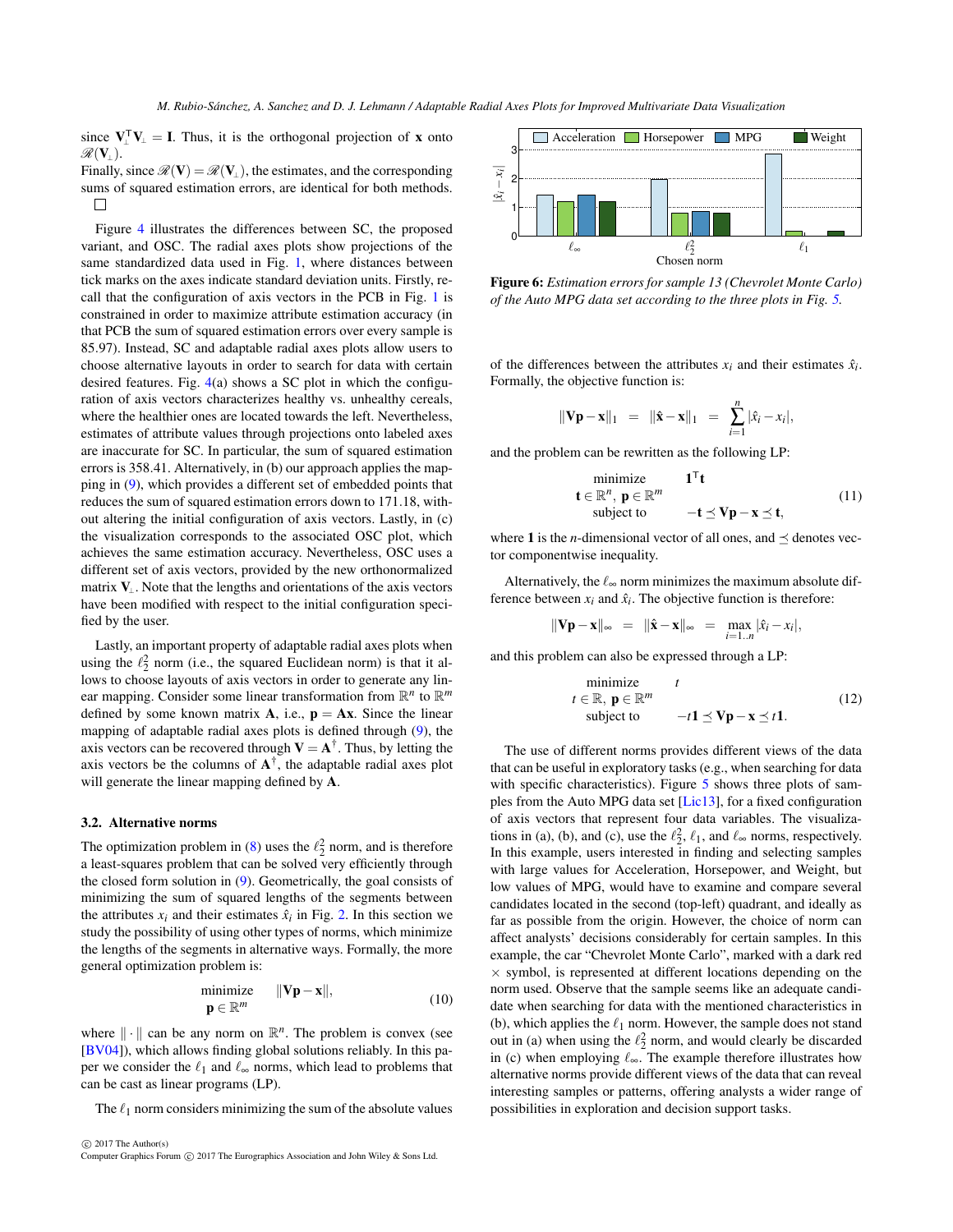<span id="page-5-2"></span>

<span id="page-5-0"></span>Figure 4: Linear radial axes plots involving the (standardized) data set used in Fig. [1.](#page-2-1) In (a) the visualization corresponds to a SC plot where the axis vectors have been chosen in order to depict healthy cereals towards the left. However, estimates of attribute values through projections onto labeled axes (in this case tick marks represent standard deviation units) are highly inaccurate in SC. In particular, the sum of squared estimation errors in this plot is 358.41. Our approach applies a different mapping, through the pseudoinverse matrix  $V^{\dagger}$ , which reduces the sum of squared estimation errors down to 171.18, maintaining the initial configuration of axis vectors, as shown in (b). Finally, (c) shows the related OSC plot, which also achieves the same enhanced estimation accuracy  $(171.18)$ . However, the method needs to use a different set of axis vectors defined through a new orthonormalized matrix  $V_{\perp}$  (obtained through the Gram-Schmidt procedure).



<span id="page-5-1"></span>**Figure 5:** Different views of a subset of the Auto MPG data set through the: (a)  $\ell_2^2$ , (b)  $\ell_1$ , and (c)  $\ell_\infty$  norms. In this example, users interested in searching for samples with large values for Acceleration, Horsepower, and Weight, but low values of MPG, would focus on points in the top-left corner of the plots, but may make different decisions depending on the visualization. The location of the marked dark red  $\times$  symbol (Chevrolet Monte Carlo) clearly differs in the three plots, and only seems interesting when using the  $\ell_1$  norm.

Analysts can choose the type of norm depending on how they regard the severity of large estimation errors. With the  $\ell_{\infty}$  norm samples are mapped in order to decrease as much as possible the maximum absolute difference between the attribute values and their estimates. The  $\ell_2^2$  norm also penalizes large estimation errors, but to a lesser extent than  $\ell_{\infty}$ . Finally, with the  $\ell_1$  norm some estimation errors may be large, if it helps others to be very small. Figure [6](#page-4-1) shows the estimation errors associated with the marked sample (Chevrolet Monte Carlo) in the three plots in Fig. [5.](#page-5-1) We have chosen that sample for illustrative purposes since it can not be represented well for the particular layout of axis vectors (i.e., the estimation errors are large for the sample). For the  $\ell_{\infty}$  norm the maximum (absolute) estimation error (1.42) is the lowest, but the estimates are inaccurate for every variable. The  $\ell_2^2$  norm hampers the estimate for Acceleration, but is able to reduce the estimation errors on the remaining variables. The  $\ell_1$  norm is able to achieve accurate estimates on the variables, but at the expense of an even larger estimation error on Acceleration. Finally, note that these estimation errors could be visualized (e.g., through the size of the plotted points) in order to indicate which samples are represented well according to a particular layout of axis vectors (see [\[RSS14\]](#page-10-3)).

Regarding efficiency, we carried out experiments in order to evaluate the average running time needed to map 1000 data samples onto a plane  $(m = 2)$  when using the three norms, and for  $n \in [3,21]$ . The data components and coordinates of the axis vectors were drawn from a standard normal distribution. In particular, we measured the time needed to solve [\(9\)](#page-3-2) for the  $\ell_2^2$  norm, and the linear programs associated with [\(10\)](#page-4-2) for the  $\ell_1$  and  $\ell_{\infty}$  norms. Figure [7](#page-6-0) shows the median of the running times averaged over 20 trials, and measured on a personal computer with a fourth generation Intel<sup>®</sup> Core™ i7-4712HQ 3.3 GHz processor and 16 GB of RAM. We wrote the code in MATLAB $\mathbb{B}$ , using the pinv command to calculate pseudoinverse matrices, and the linprog script to solve linear programs. In particular, we chose an interior-point algorithm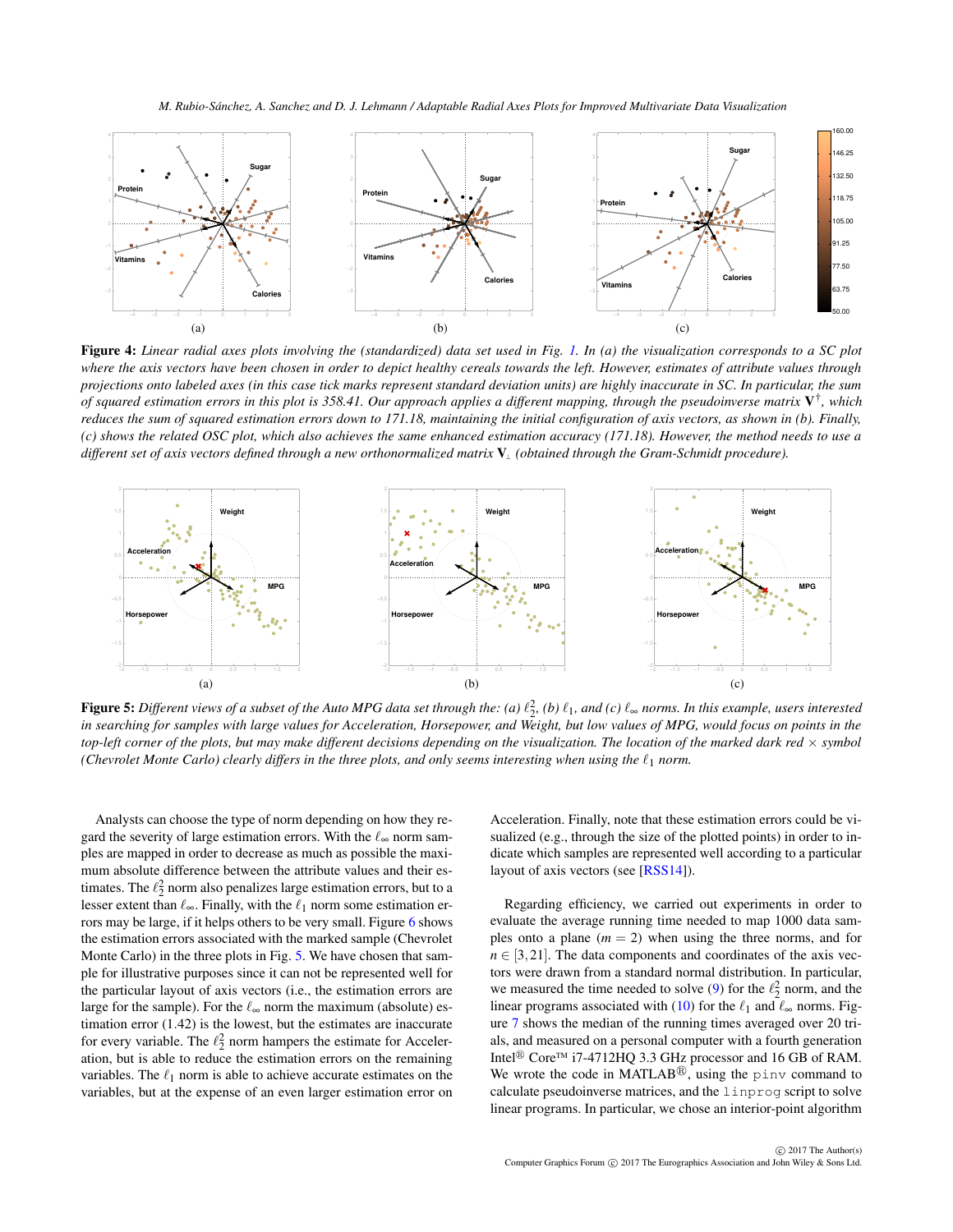<span id="page-6-3"></span>when using the  $\ell_1$  norm, while we selected an active-set method when using the  $\ell_{\infty}$  norm. The optimization problem for the  $\ell_2^2$  norm can be solved in the order of microseconds, due to its closed form solution. However, both LP require in the order of seconds. Thus, while the mapping can be computed in real time when using the  $\ell_2^2$  norm, the  $\ell_1$  and  $\ell_{\infty}$  norms may not be suitable in interactive settings when working with large data sets.

## **3.3. Strategies for ordering data**

Finding extrema, sorting, or determining ranges are fundamental analytic tasks [\[AES05\]](#page-9-12). However, to the best of our knowledge, current radial axes methods do not support them. In this section we consider several alternative convex optimization problems for ordering the embedded points according to one variable, which immediately provides information about the distribution of the data for such attribute, including extrema, range, shape, or outliers.

# **3.3.1. Constraints for exact estimates on one axis**

In methods that depict data samples as points the values for a particular attribute can be encoded, for instance, through the size or color of the dots. Alternatively, the orthogonal projections of the points onto the axes allow to use their position, which is perceptually more accurate [\[Ber83,](#page-9-13)[CM84,](#page-9-14)[Mac86\]](#page-10-8).

Firstly, consider the problem of plotting the data so that the projections of the embedded points onto one of the axes, say the *i*-th one, are exact (note that forcing the projections to also be exact for a second variable would fix the location of the points, where the resulting visualization would be equivalent to a skewed scatterplot between the two chosen variables). In that case,  $\hat{x}_i = x_i$ , and the plotted points would be ordered correctly along the *i*-th axis. This can be achieved by solving the following constrained convex optimization problem:

<span id="page-6-1"></span>minimize 
$$
\|\mathbf{V}\mathbf{p} - \mathbf{x}\|
$$
,  
\n $\mathbf{p} \in \mathbb{R}^m$   
\nsubject to  $\mathbf{v}_i^{\mathsf{T}} \mathbf{p} = x_i$ , (13)

Figure [8](#page-7-0) illustrates the approach through an example that uses the Auto MPG data, and the same variables as in Fig. [6.](#page-4-1) Firstly, in (a) we have included an adaptable radial axes plot where the color coding corresponds to the variable MPG. Additionally, we



<span id="page-6-0"></span>**Figure 7:** *Average runtime needed to solve* [\(10\)](#page-4-2) *1000 times when*  $\mu$  *using the*  $\ell_1$ ,  $\ell_2^2$ , and  $\ell_{\infty}$  *norms. The running times for the*  $\ell_2$  *norm range from 100 to 200 microseconds.*

have marked the samples that contain the lowest and largest values for MPG (i.e., the extrema) with a red + and  $\times$  symbol, respectively. It is apparent that the data is not well ordered along the MPG axis. This can be seen by comparing the colors of neighboring points, and also since the point that exhibits the largest estimate is not an extremum. In (b) we have applied the optimization problem in [\(13\)](#page-6-1) in order to represent the data perfectly, and therefore correctly ordered, along the MPG axis.

Lastly, we have colored the points according to the values of MPG in order to show that the method indeed orders the data correctly. However, since the estimates for MPG along its axis are exact, color can be used to encode other information, such as the quality of the estimates (see [\[RSS14\]](#page-10-3)). Thus, the approach provides an extra degree of freedom in the visualization that allows to include additional information.

## **3.3.2. Constraints for correct orderings on one axis**

The strict constraint that forces exact estimates for an attribute can be used to order the data correctly along the corresponding axis. However, it can increase the estimation errors on the other variables considerably. In order to alleviate this issue, in this section we consider a milder constraint that only requires the points to be ordered correctly along the axis. The new convex optimization problem for ordering the points correctly along the *k*-th axis is:

<span id="page-6-2"></span>
$$
\begin{array}{ll}\n\text{minimize} & \|\mathbf{P}\mathbf{V}^{\mathsf{T}} - \mathbf{X}\|, \\
\mathbf{P} \in \mathbb{R}^{N \times m} & \text{subject to} \qquad \mathbf{v}_k^{\mathsf{T}} \mathbf{p}^{\pi(j)} \leq \mathbf{v}_k^{\mathsf{T}} \mathbf{p}^{\pi(j+1)}, \ j = 1, \dots, N-1,\n\end{array} \tag{14}
$$

where  $\mathbf{p}^{(j)}$  denotes the *j*-th row of **P**, while  $\pi$  represents a permutation of the first *N* positive integers that sorts the samples according to the values of the *k*-th attribute. In particular,  $x_k^{(i)} < x_k^{(j)} \Rightarrow \pi(i)$  $\pi(j)$ . In addition,  $\|\cdot\|$  denotes entrywise matrix norms. In particular,  $\|\cdot\|_1$ ,  $\|\cdot\|_F^2$ , and  $\|\cdot\|_{\infty}$  would minimize the sum of absolute estimation errors  $(\sum_{i,j} |\mathbf{v}_i^{\mathsf{T}} \mathbf{p}^{(j)} - x_i^{(j)}|)$ , the sum of squared estimation errors  $(\sum_{i,j} (\mathbf{v}_i^T \mathbf{p}^{(j)} - x_i^{(j)})^2)$ , and the maximum absolute estimation error  $(\max_{i,j} |\mathbf{v}_i^{\mathsf{T}} \mathbf{p}^{(j)} - x_i^{(j)}|)$ , respectively. In this case, the solutions for the plotted points depend on each other. This implies that the problem can not be broken up into *N* individual subproblems. Thus, the problem's variable is the entire matrix **P**.

Figure [8\(](#page-7-0)c) shows an example of the approach using  $\|\cdot\|_F^2$  for the Auto MPG data set and the same configuration of axis vectors as in (a) and (b). Observe that the points are ordered along the MPG axis. Although the estimates for MPG are not exact, the overall sum of squared estimation errors decreases with respect to the plot in (b). In particular, the average squared estimation error (over the 392 samples and four attributes) is 0.62, 0.67, and 0.65, for the plots in (a), (b), and (c), respectively.

## **3.3.3. Enlarging an axis vector**

A second idea that can be used to (approximately) sort the data along one axis consists of increasing the length of the axis vector of interest. Observe that enlarging an axis vector enhances the accuracy of the estimates for the associated attribute. In particular, since the distance between consecutive integers on the axis decreases, the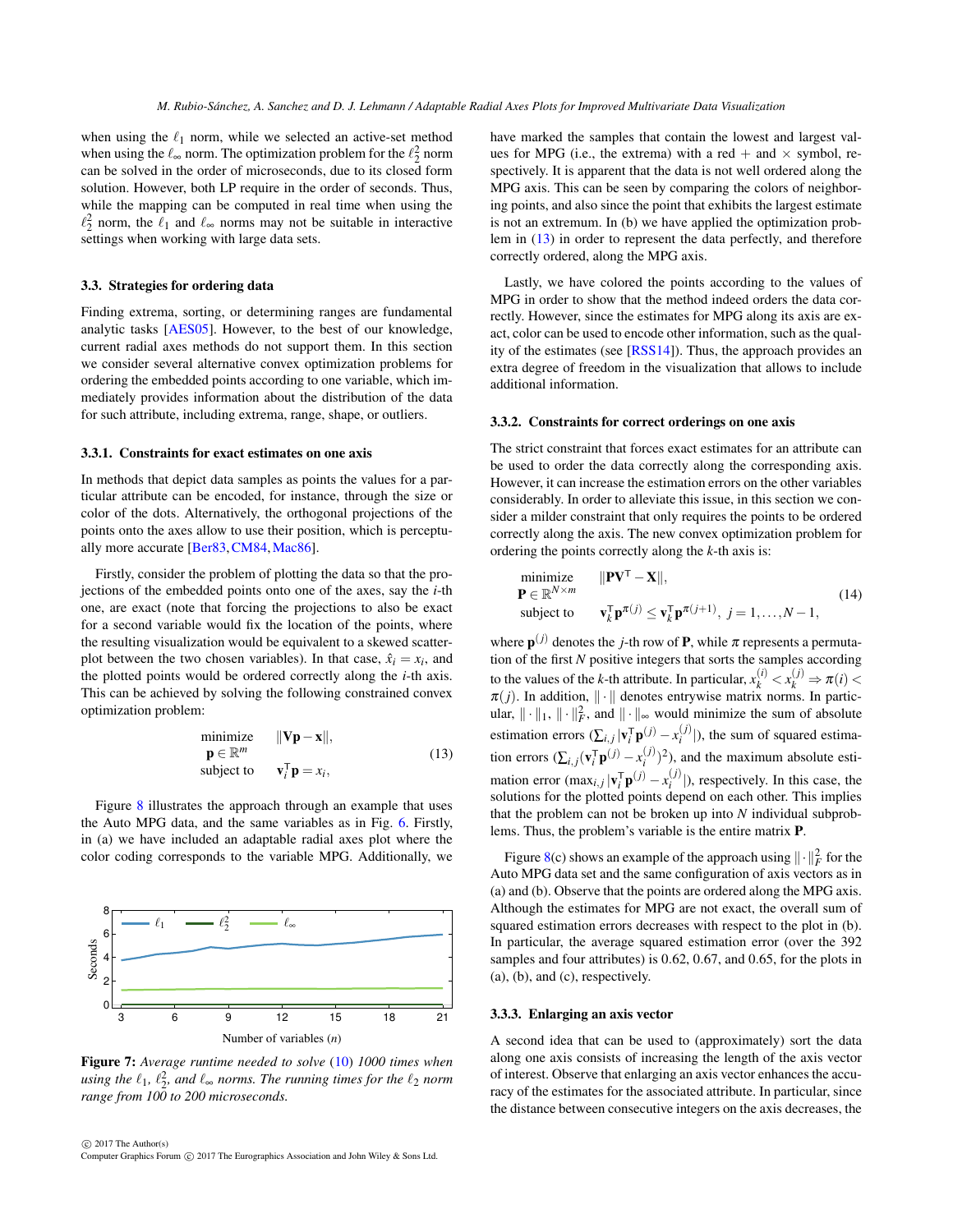

M. Rubio-Sánchez, A. Sanchez and D. J. Lehmann / Adaptable Radial Axes Plots for Improved Multivariate Data Visualization

<span id="page-7-0"></span>Figure 8: Strategies for ordering data according to one variable (axis). The example uses the four variables employed in Fig. [6.](#page-4-1) The color coding indicates values of MPG, where the samples represented by the red  $+$  and  $\times$  symbols contain the lowest and largest values for MPG, respectively. In (a) the values for MPG are not ordered correctly in the adaptable radial axes plot (note that the orthogonal projection of the  $\times$  symbol onto the MPG axis does not provide the largest estimate). In (b) the values of estimates for MPG are exact by applying [\(13\)](#page-6-1). Another option consists of using [\(14\)](#page-6-2), which orders the data correctly along one axis, as shown in (c) for  $\|\cdot\|_F^2$ . Although the estimates for the variable MPG are not exact, the overall accuracy considering all of the attributes is increased with respect to the plot in (b). It is also possible to sort the values by increasing the length of the corresponding axis vectors. In (d) the values for MPG can be estimated well by increasing the length (to 4) of the corresponding axis vector. However, since this strategy compresses the points in the direction of the axis, users would require zooming-in in order to visualize the plot correctly, as shown in (e). An alternative approach, which is more efficient than solving  $(13)$ , consists of increasing the weight related to the variable and solving  $(15)$ , as illustrated in (f). In this example, the weight for MPG is 10 times larger than the rest of the weights. Note the similarity between the plots in  $(b)$  and  $(f)$ .

same absolute distance on the plot will yield a larger estimation error. Thus, the optimization problem focuses on enhancing the accuracy of the estimates for the attribute.

The result can be seen in Figure  $8(d)$  $8(d)$ , where increasing the length of the axis vector (in this case from 1 to 4) for MPG produces a visualization where the points are ordered better along the axis. However, this approach compresses the points in the direction of the axis, where the tick marks appear much closer to each other. Thus, this forces users to zoom-in on the plot, where the length of the MPG axis vector would no longer be visible, as shown in (e).

Moreover, the length of the axis vector may have to be extraordinarily large in order to sort the points correctly (i.e.,  $\hat{x}_i^{(j)} < \hat{x}_i^{(k)}$  if  $x_i^{(j)} < x_i^{(k)}$  for the *i*-th attribute, where the superscripts indicate the *j*-th and *k*-th data sample). For example, the axis vector corresponding to MPG in the figure needs to be multiplied by 110 in order to obtain a correct ordering of the points according to such variable.

The resulting plot turns out to be useless, even if we zoom in, due to the strong compression effect. Finally, axis vectors can also be enlarged in SC in order to sort the data. However, they also need to be scaled by a large factor. For instance, when using the configuration of axis vectors in Figure  $8(a)$  $8(a)$ , it is necessary to multiply the MPG vector times 145. In this case the plotted points are stretched along the axis, giving the impression that they lie (roughly) on a straight line.

# <span id="page-7-2"></span>**3.3.4. Weights for controlling attribute estimation accuracy**

<span id="page-7-1"></span>We now introduce an additional element in the optimization problem that not only yields efficient solutions, but does not require modifying the axis vectors. The idea consists of introducing multiplicative weights in the problem's objective function as follows:

$$
\begin{array}{ll}\text{minimize} & \|\mathbf{W}(\mathbf{V}\mathbf{p} - \mathbf{x})\|, \\ \mathbf{p} \in \mathbb{R}^m \end{array} \tag{15}
$$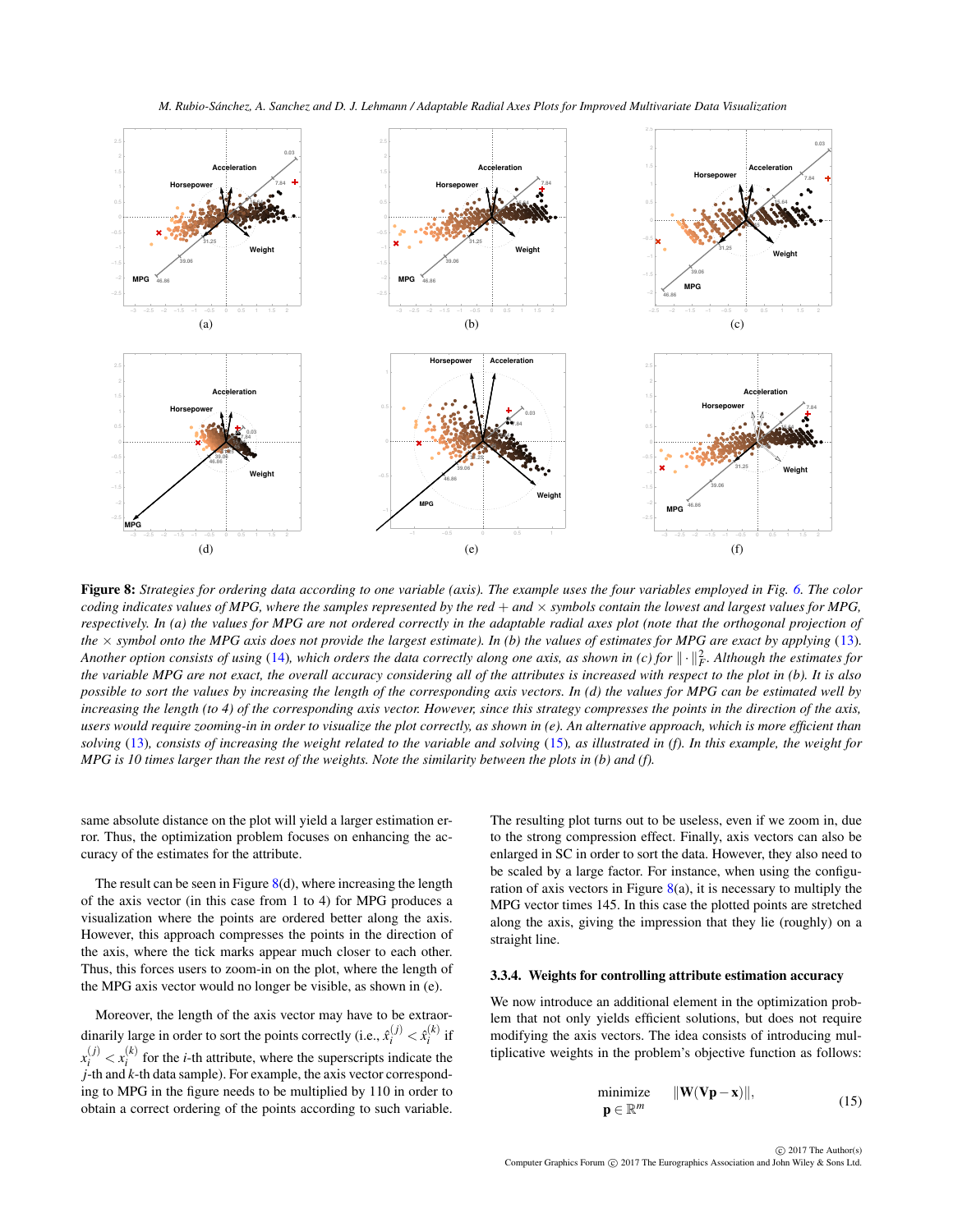<span id="page-8-3"></span>

<span id="page-8-1"></span>**Figure 9:** *Analogy between the problems in* [\(13\)](#page-6-1) *and* [\(15\)](#page-7-1)*. The plot shows average distances between points plotted through* [\(13\)](#page-6-1)*, where the estimates are exact for the i-th variable, and the corresponding mapped points through* [\(15\)](#page-7-1)*, by scaling the weight (wi*,*i) associated with the i-th variable, and where the rest of the weights are equal to 1. Using a larger weight for one variable is very similar to solving* [\(13\)](#page-6-1), *especially when using*  $\ell_1$  *or*  $\ell_2^2$ *.* 

where **W** is a diagonal  $n \times n$  matrix with nonnegative entries. Together with the length of an axis vector, the weight  $w_{i,i}$  allows to control the relative importance of estimating attribute values correctly along the *i*-th axis. In particular, the algorithm that solves the optimization problem will focus on finding solutions that reduce estimation errors for variables related to larger weights. When using the  $\ell_2^2$  norm, [\(15\)](#page-7-1) is a weighted least-squares problem whose solution is  $\mathbf{p} = (\mathbf{W}\mathbf{V})^{\dagger} \mathbf{W}\mathbf{x}$ . Thus, it can be solved very efficiently in the order of microseconds, similarly to [\(9\)](#page-3-2) (see Fig. [7\)](#page-6-0).

Figure [8\(](#page-7-0)f) shows an example where the weight for MPG is 1, but 0.1 for the remaining variables. Since the lengths of the axis vectors are all the same, the optimization problem provides a plot that represents the data very well for MPG, due to its larger weight. The corresponding plot is very similar to the one in (b), in which the estimates are exact. Figure [9](#page-8-1) shows that by increasing the weight of a variable when using [\(15\)](#page-7-1) it is possible to obtain a plot that will resemble the one generated by [\(13\)](#page-6-1). The graphic shows the average distance between points plotted by both approaches, as a function of the weight for a variable, when the remaining ones are equal to 1. The results are averaged over 20 trials that use a random configuration of 6 axis vectors with components drawn from a standard normal distribution, and 100 data samples also drawn from a multivariate standard normal. It is apparent that the increasing the weight produces a plot that resembles more closely the one that provides exact estimates.

#### **3.3.5. Efficiency comparison of the approaches**

Figure [10](#page-8-2) shows average (median) runtimes for solving [\(13\)](#page-6-1) and [\(14\)](#page-6-2). The experiments were run in MATLAB<sup>®</sup>. For solving the constrained least-squares problem related to [\(13\)](#page-6-1) for the  $\ell_2^2$  norm we used the method lsqlin. For the  $\ell_1$  and  $\ell_{\infty}$  norms we used the function linprog, since the problems can be cast as linear programs. Alternatively, for the problem in [\(14\)](#page-6-2) we have used CVX, a package for specifying and solving convex programs [\[GB08,](#page-9-15) [GB14\]](#page-9-16). The results are averaged over 20 trials where we solved both types of problems for 1000 data samples, and using the  $\ell_1, \ell_2^2$ , and  $\ell_{\infty}$  norms. The components of the data and axis vectors were drawn from a standard normal distribution. The shorter run-



<span id="page-8-2"></span>**Figure 10:** *Average runtimes needed to solve* [\(13\)](#page-6-1) *and* [\(14\)](#page-6-2)*, for*  $N = 1000$  *data samples.* 

times related to the use of weights in  $(15)$  are essentially identical to those shown in Fig.  $7$  for  $(10)$ , since the cost of performing multiplications times matrix **W** is negligible. Thus, while the problems can be solved for the  $\ell_2^2$  norm very efficiently, using weights would be a preferable alternative when working with the  $\ell_1$  and  $\ell_{\infty}$  norms and large data sets, since they can require running for several seconds.

## <span id="page-8-0"></span>**4. Conclusions and discussion**

This paper has introduced and analyzed in detail a multivariate visualization method based on a set of radial axes that can be viewed as a hybrid approach between PCB and SC. Adaptable radial axes plots expand principal component biplots' potential for data analysis by incorporating the possibility of selecting configurations of axis vectors freely in an interactive way, according to the analysts' needs. In addition, our approach mitigates one of the main disadvantages of SC, which is the difficulty to estimate (i.e., recover) data attributes accurately. Other important contributions include the use of alternative norms that project the data nonlinearly and allow users to explore it from additional perspectives, and new strategies based on solving convex optimization problems that can be used to sort data, find extremum values, or determine ranges of attributes.

Principal component biplots rely on Euclidean distances between data samples in order to construct the visualizations, while other types of biplots related to multidimensional scaling or correspondence analysis may use different metrics, such as the Ma-halanobis or the chi-square distance [\[GH95,](#page-9-5) [Gre10,](#page-9-6) GGLIR11]. In this regard, note that our approach does not consider distances between data samples. The norms proposed in this paper are used as a means to quantify estimation errors of individual samples in the low-dimensional plots, and therefore share no connection with metrics used in biplots. Similarly, in [\[GG16\]](#page-9-17) the authors use a weighted Euclidean distance to construct "weighted Euclidean biplots", whose goal is to approximate distances or dissimilarities between data samples. Instead, the weights that we have introduced in Sec. [3.3.4](#page-7-2) are used to control the accuracy of the estimates on each axis. Thus, they are used for a different purpose.

Recently, several dimensionality reduction methods have appeared in the literature where users can interactively modify visualizations by updating the coordinates of points, or the distances or neighboring relationships between them [\[PEP](#page-10-9)∗11, [MFNP13,](#page-10-10) [MWT14,](#page-10-11) [WTH15\]](#page-10-12). While these techniques are useful in order to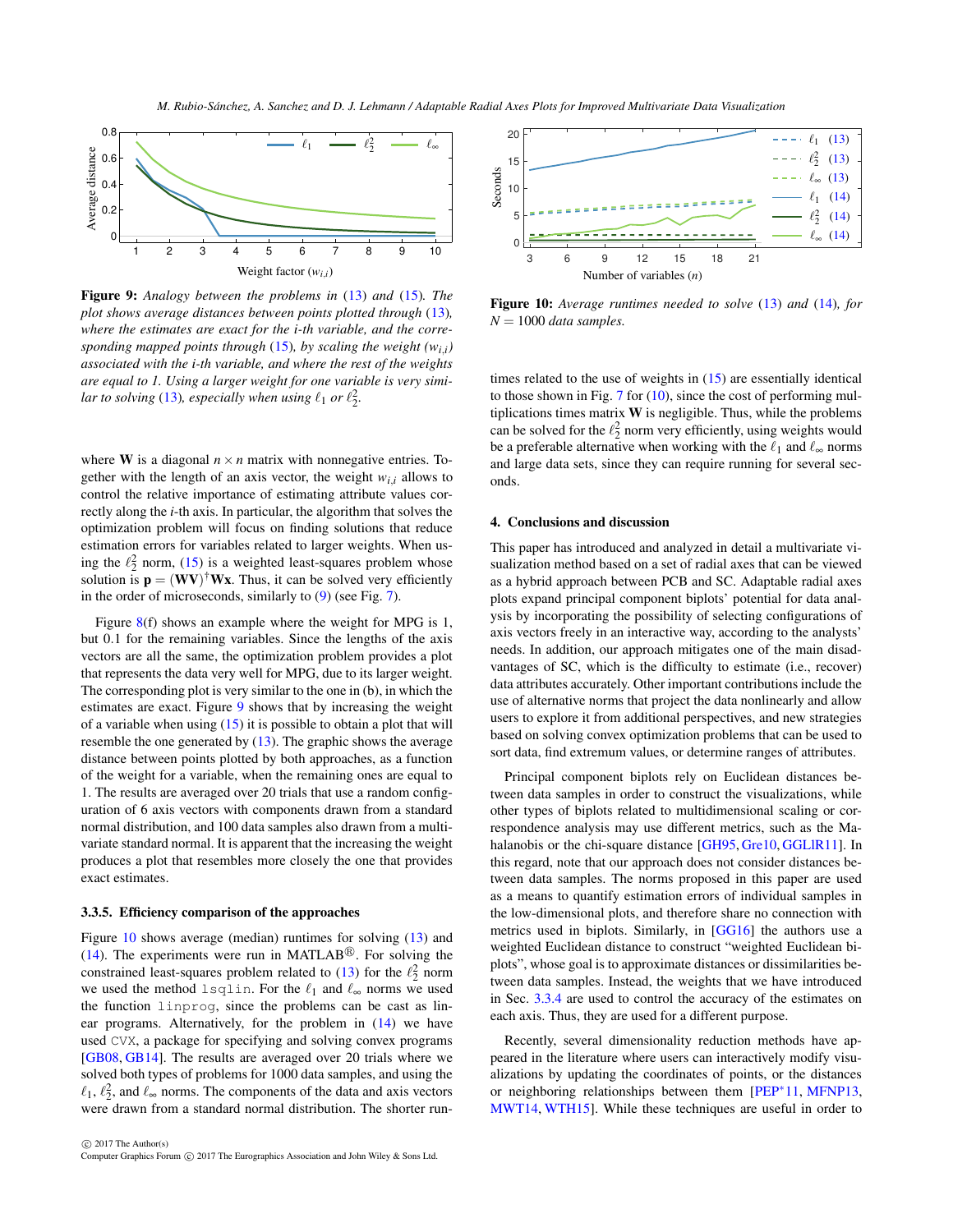<span id="page-9-19"></span>observe relationships between the elements of a data set, they do not show information related to its original attributes. In contrast, the covered radial methods not only represent data samples, but also depict data variables as customizable vectors/axes. Therefore, our approach allows users to observe, as accurately as possible, relationships between samples and data attributes. This allows performing tasks such as searching for data with specific characteristics (in directions suggested by the axis vectors), or visualizing common attribute values that characterize a cluster. In this regard, the essence and purpose of the plots related to radial axes methods are different from other dimensionality reduction techniques.

The usefulness of employing a particular norm depends on the information conveyed by the resulting visualization. Users should bear in mind that the proposed methods should be used primarily for exploratory purposes, in order to obtain an overview of the data, and possibly find unexpected patterns or other information. In this regard, using different norms provides analysts a greater array of visualizations that might reveal these interesting and unexpected structures or samples. Regarding efficiency, the method is interactive when employing the  $\ell_2^2$  norm (used in PCB), since the mappings can be obtained in real time. In contrast, the  $\ell_1$  and  $\ell_{\infty}$  norms can generate interesting (nonlinear) mappings, but at the expense of requiring more computational time, which is in the order of seconds in our experiments.

We have developed a data visualization prototype in MATLAB $\mathbb{B}$ in order to evaluate the method's potential for data analysis. Regarding the implementation, our approach is one of many methods that display data as points, simply requiring controls to manipulate the axis vectors, select a particular norm, fix the weights for the variables, specify how estimation errors are visualized, etc., and could be included in most data visualization software packages (see [\[HCL05,](#page-9-18)[Udi05,](#page-10-5)[STH08,](#page-10-13)[FGL13\]](#page-9-10)).

Finally, this paper has focused on the theoretical foundations of the approach. Therefore, a broad analysis of user interaction is beyond its scope, and is left as future work. Nevertheless, we carried out preliminary usability tests with the prototype tool, where users were able to use our method in order to carry out usual exploratory tasks related to radial methods such as SC (e.g., cluster analysis, outlier and trend detection, or searching for data with particular characteristics). We must point out that adaptable radial axes plots should be used mainly for exploratory purposes, and to obtain an overview of the data, since the estimates obtained through projections onto the axes are only approximations to the true attribute values. In this regard, note that PCB use specific layouts of axis vectors that allow to represent entire data sets as faithfully as possible (in a least square sense). Thus, the proposed technique should be used as an alternative in tasks where such optimal estimation accuracy is not required, and where user interaction is essential in order to explore the data.

#### **Acknowledgments**

This work was supported in by the Spanish Ministry of Economy (grants TIN2014-62143-EXP, TIN2015-70799-R, and TIN2015- 66731-C2-1-R).

#### **References**

- <span id="page-9-12"></span>[AES05] AMAR R., EAGAN J., STASKO J.: Low-level components of analytic activity in information visualization. In *Proceedings of the Proceedings of the 2005 IEEE Symposium on Information Visualization* (Washington, DC, USA, 2005), IEEE Computer Society, pp. 15–21. [7](#page-6-3)
- <span id="page-9-13"></span>[Ber83] BERTIN J.: *Semiology of Graphics*. University of Wisconsin Press, Madison, WI, 1983. [7](#page-6-3)
- <span id="page-9-11"></span>[BV04] BOYD S., VANDENBERGHE L.: *Convex Optimization*. Cambridge University Press, New York, NY, USA, 2004. [5](#page-4-3)
- <span id="page-9-14"></span>[CM84] CLEVELAND W. S., MCGILL R.: Graphical perception: Theory, experimentation, and application to the development of graphical methods. *Journal of the American Statistical Association 79*, 387 (1984), 531–554. [7](#page-6-3)
- <span id="page-9-1"></span>[DBB10] DIEHL S., BECK F., BURCH M.: Uncovering strengths and weaknesses of radial visualizations—an empirical approach. *IEEE Transactions on Visualization and Computer Graphics 16* (November 2010), 935–942. [1](#page-0-0)
- <span id="page-9-0"></span>[DLR09] DRAPER G. M., LIVNAT Y., RIESENFELD R. F.: A survey of radial methods for information visualization. *IEEE Transactions on Visualization and Computer Graphics 15* (September 2009), 759–776. [1](#page-0-0)
- <span id="page-9-8"></span>[EY36] ECKART C., YOUNG G.: The approximation of one matrix by another of lower rank. *Psychometrika 1*, 3 (1936), 211–218. [2](#page-1-5)
- <span id="page-9-10"></span>[FGL13] FRUTOS E., GALINDO M. P., , LEIVA V.: An interactive biplot implementation in r for modeling genotype-by-environment interaction. *Stochastic Environmental Research and Risk Assessment 28*, 7 (2013), 1629–1641. [3,](#page-2-5) [10](#page-9-19)
- <span id="page-9-4"></span>[Gab71] GABRIEL K. R.: The biplot graphic display of matrices with application to principal component analysis. *Biometrika 58*, 3 (Dec 1971), 453–467. [1,](#page-0-0) [2](#page-1-5)
- <span id="page-9-15"></span>[GB08] GRANT M. C., BOYD S.: Graph implementations for nonsmooth convex programs. In *Recent Advances in Learning and Control*, Blondel V., Boyd S., Kimura H., (Eds.), Lecture Notes in Control and Information Sciences. Springer-Verlag Limited, 2008, pp. 95–110. [9](#page-8-3)
- <span id="page-9-16"></span>[GB14] GRANT M., BOYD S.: CVX: Matlab software for disciplined convex programming, version 2.1. <http://cvxr.com/cvx>, Mar. 2014. [9](#page-8-3)
- <span id="page-9-17"></span>[GG16] GREENACRE M. J., GROENEN P. J.: Weighted euclidean biplots. *Journal of Classification 33*, 3 (2016), 442–459. [9](#page-8-3)
- <span id="page-9-7"></span>[GGLlR11] GOWER J., GARDNER-LUBBE S., LE ROUX N.: *Understanding Biplots*. John Wiley & Sons, 2011. [1,](#page-0-0) [2,](#page-1-5) [9](#page-8-3)
- <span id="page-9-5"></span>[GH95] GOWER J. C., HAND D. J.: *Biplots*. Chapman & Hall/CRC Monographs on Statistics & Applied Probability. Taylor & Francis, 1995. [1,](#page-0-0) [2,](#page-1-5) [9](#page-8-3)
- <span id="page-9-6"></span>[Gre10] GREENACRE M.: *Biplots in Practice*. BBVA Foundation, 2010. [1,](#page-0-0) [2,](#page-1-5) [9](#page-8-3)
- <span id="page-9-18"></span>[HCL05] HEER J., CARD S. K., LANDAY J. A.: prefuse: a toolkit for interactive information visualization. In *Proceedings of the SIGCHI conference on Human factors in computing systems* (New York, NY, USA, 2005), CHI'05, ACM, pp. 421–430. [10](#page-9-19)
- <span id="page-9-9"></span>[Hof04] HOFMANN H.: *COMPSTAT 2004 — Proceedings in Computational Statistics: 16th Symposium Held in Prague, Czech Republic, 2004*. Physica-Verlag HD, Heidelberg, 2004, ch. Interactive Biplots for Visual Modelling, pp. 223–234. [3](#page-2-5)
- <span id="page-9-2"></span>[Kan00] KANDOGAN E.: Star coordinates: A multi-dimensional visualization technique with uniform treatment of dimensions. In *In Proceedings of the IEEE Information Visualization Symposium, Late Breaking Hot Topics* (2000), pp. 9–12. [1,](#page-0-0) [3](#page-2-5)
- <span id="page-9-3"></span>[Kan01] KANDOGAN E.: Visualizing multi-dimensional clusters, trends, and outliers using star coordinates. In *Proceedings of the seventh ACM SIGKDD international conference on Knowledge discovery and data mining* (New York, NY, USA, 2001), KDD'01, ACM, pp. 107–116. [1,](#page-0-0) [3](#page-2-5)